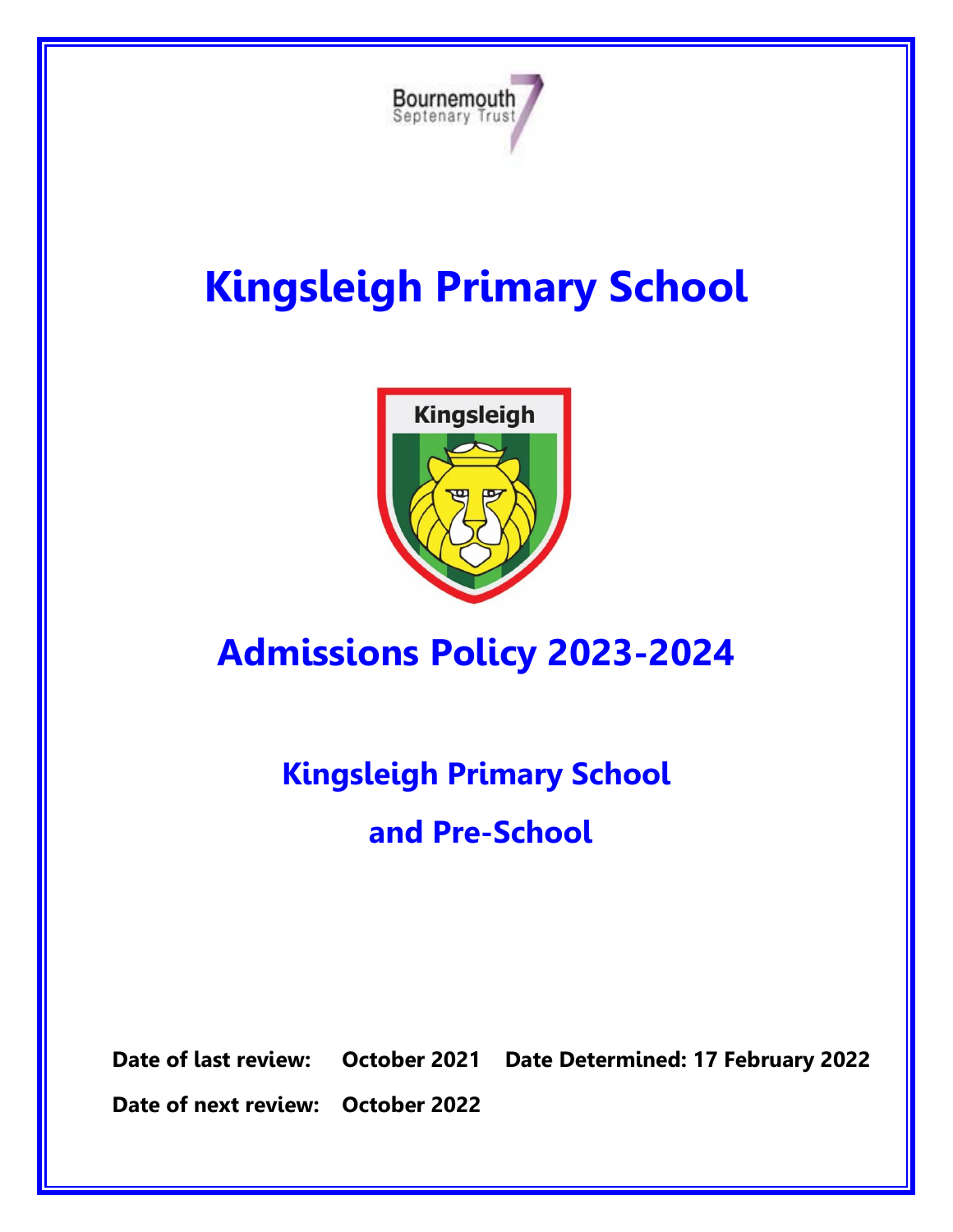#### **Kingsleigh Primary School and Pre-School (Academy Trust) Admissions Policy and Arrangements for 2023-2024**

The criteria to be used by Kingsleigh Primary School and Pre-School are as set out below. They will be applied to

- a) All entry year applications received by the closing date and to applications received after the closing date, if any places become available. Late applications will not be considered at the first allocation of places until all applications received on time have been dealt with. Children with Education, Health & Care Plan's (EHCP's) which name the school will be provided with a place in accordance with their plan. Where possible, these children will be offered before all other applications are considered.
- b) All admissions outside the normal September main entry intake with the exception of children whose EHCP names the school, or children who are considered and placed under the In Year Fair Access Protocol (see note 11) agreed through the Bournemouth Admissions Forum are applicable.

A place in our Pre-School does not guarantee a place in our Reception and applications have to be made for Reception places through the Local Authority admissions procedure.

Places will be allocated in the following order of category:

### **Category 1**

Children who are "Looked after" by a Local Authority or a child who was previously looked after but immediately following being looked after subject to an adoption, residence, child arrangements or special guardianship order (See Note 1.)

# **Category 2**

Priority will be given to children of any member of staff employed at the Academy where the member of staff has been (a) in employment at the Academy for two or more years at the time of application for admission is made, or (b) when the member of staff is recruited to fill a vacant post for which there is a demonstrable skills shortage.

### **Category 3 (For children who are in attendance at Kingsleigh Pre-School)**

Priority will be given to children who are already attending Kingsleigh Pre-School who are eligible for Early Years Pupil Premium or Service Premium.

### **Category 4**

Children living in the designated catchment area of the school who will have a brother or sister (see note 3) attending the school (or related infant/junior school) at the time of admission.

# **Category 5**

Children living in the designated catchment area of the school.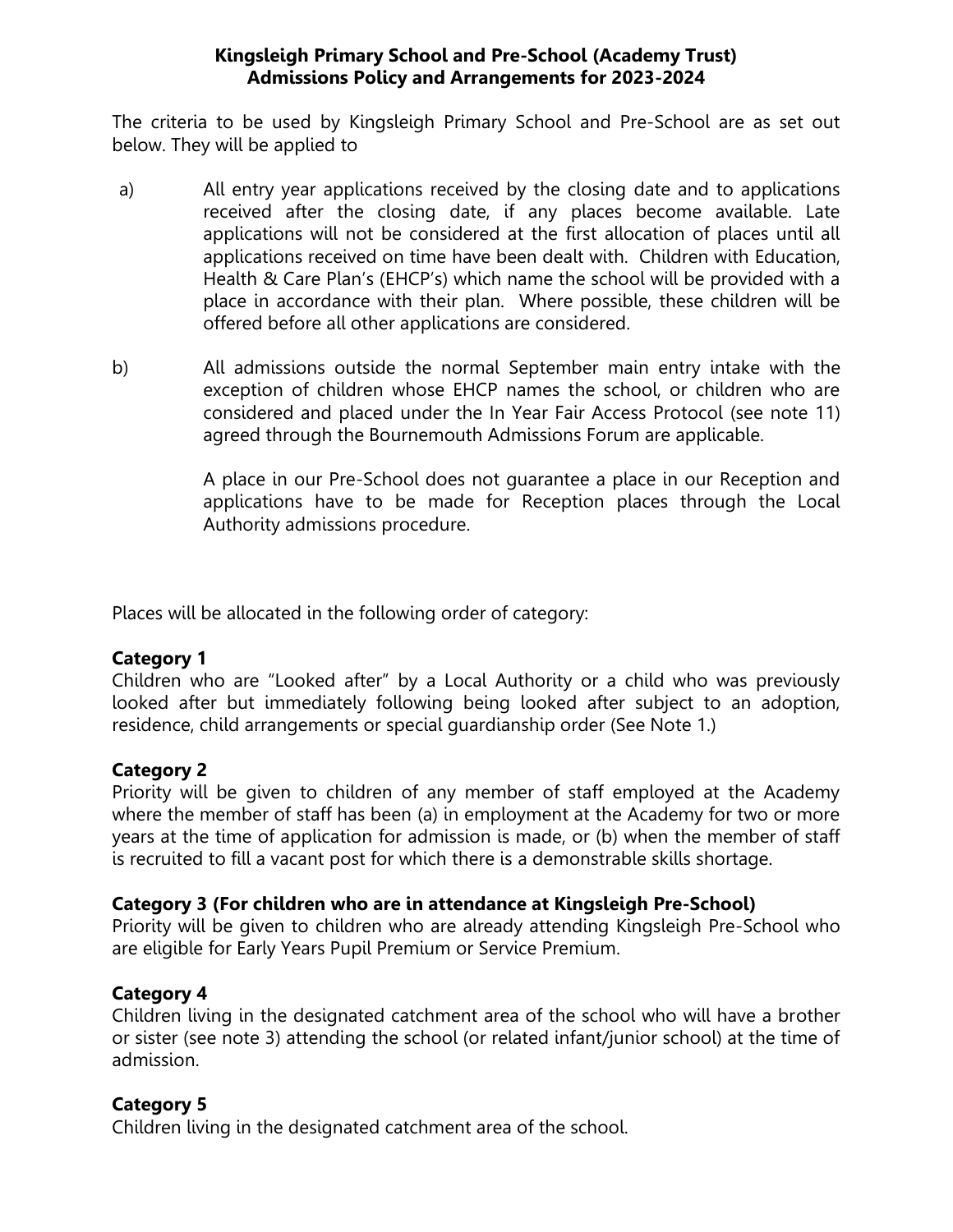### **Category 6**

Children living outside the designated catchment area of the school who will have a brother or sister (see note 3) attending the school at the time of admission.

## **Category 7**

Children living outside the catchment area of the school who live closest to the school as measured by straight-line distance. (See note 2(ii))

# **Admission Criteria - Notes**

1. A "Looked After Child" means any child who is in the care of a local authority in accordance with Section 22 (1) of the Children Act 1989. A child who was "previously a Looked After Child" means a child who after being Looked After became subject to an Adoption Order under the Adoption Act 1976 or under Section 46 of the Adoption and Children Act 2002, a Residence Order or Child Arrangement Order under Section 8 of the Children Act 1989 or Special Guardianship Order under Section 14A of the Children Act 1989. Applicants can be asked to provide additional evidence in order to verify the previously looked after status of a child. It is at the discretion of the admissions authority what evidence is required. The final decision will be made by the admissions authority. If any information supplied by an applicant is judged by the admissions authority to be fraudulent or intentionally misleading, the admissions authority may refuse to offer a place, or if already offered, may withdraw the offer.

A child is regarded as having been in state care in a place outside of England if they were accommodated by a public authority, a religious organisation or any other provider of care whose sole purpose is to benefit society. Applicants can be asked to provide additional evidence in order to verify the previously looked after status of a child. It is at the discretion of the admissions authority what evidence is required. The final decision will be made by the admissions authority. If any information supplied by an applicant is judged by the admissions authority to be fraudulent or intentionally misleading, the admissions authority may refuse to offer a place, or if already offered, may withdraw the offer.

- 2. In the case of over subscription in categories 1 7 priority will be given to these children:
	- (i) significant medical/psychological conditions and exceptional reasons for an application to be considered under this category written evidence from an NHS Consultant (for medical grounds), or an NHS Consultant Psychiatrist (for psychological grounds), or a Social Worker (for exceptional grounds) that documents the child or young person's medical, psychological or exceptional needs must be included with the application.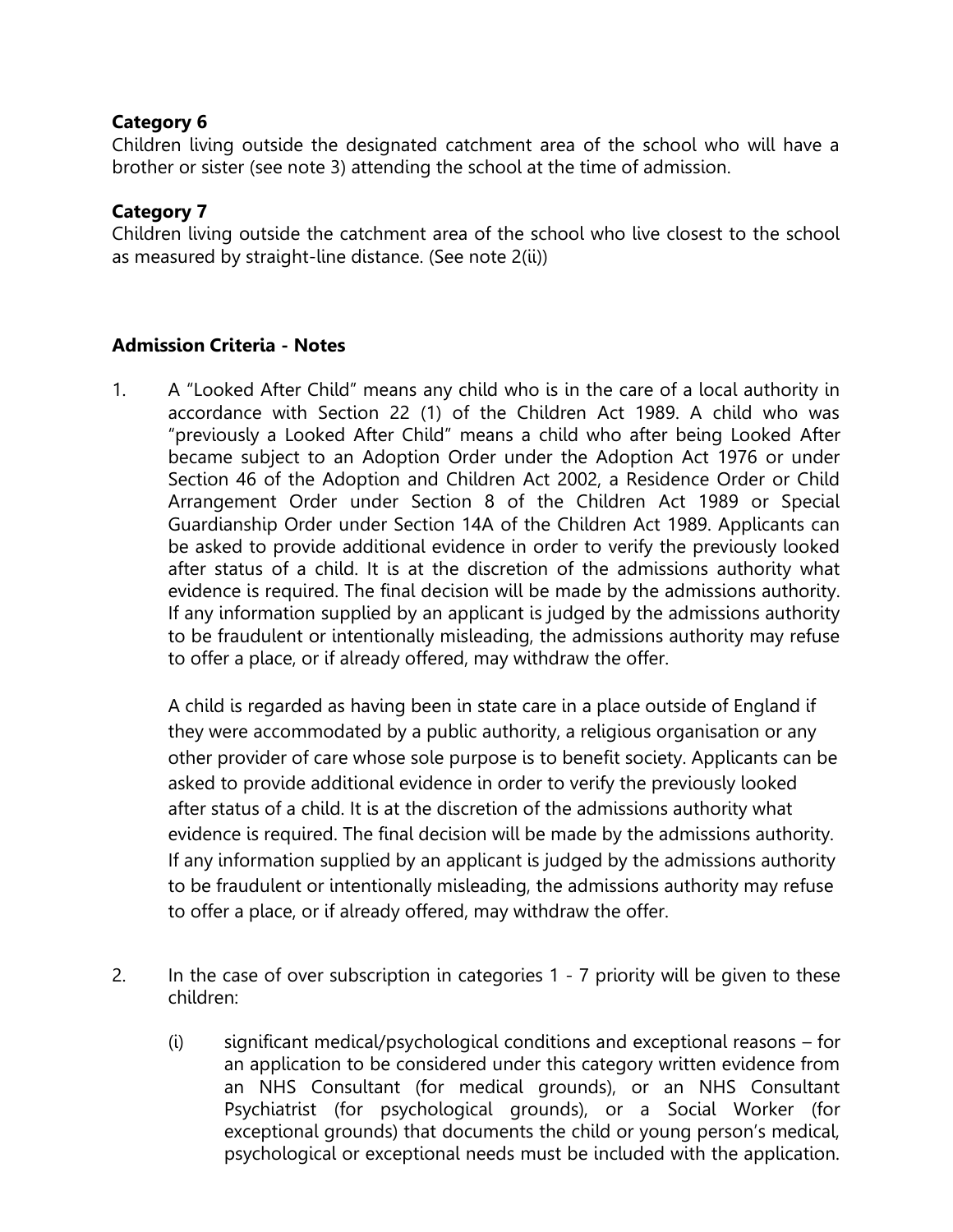Children will only meet this criterion if the school is assessed by the Trust Board to be the only school that can meet any specific medical, psychological or exceptional needs identified.

- (ii) live closest to the school as measured by the straight-line distance calculated by the Local Authority's Geographical Information System (GIS) in use at the time of allocation (the system at the time of setting the policy takes the measurement between the address mapping points of the school and the applicant's home). If distances are equal, as calculated by the Local Authority's GIS system, for example a flat in a block of dwellings with the same front entrance a random allocation system will be used to determine the allocation. Details of this process are outlined below in Note 12.
- 3. Brothers and sisters are defined as half or full brother or sister, adoptive brother or sister, foster children and the children of parents who are married or cohabiting, where the parents and children live together in the same household.
- 4. When considering twins, triplets or other multiple births places will be offered above the published admission number to the other twin, triplet or multiple birth children whose twin, triplet or multiple birth was offered a place within the admission number.

#### Home Address

5. The home address where a child lives is considered to be a residential property that is the child's main or only address during term time. Applicants can be asked to provide additional evidence in order to verify addresses and/or other details provided. It is at the discretion of the School what evidence is required (evidence may include, but is not limited to, Child Benefit, GP registration, evidence of home ownership/tenancy etc.). The final decision on the home address of a child will be made by the School. If any information supplied by an applicant is judged by the School to be fraudulent or intentionally misleading, the School may refuse to offer a place, or if already offered, may withdraw the offer.

### Applications from separated Parents/Carers

6. Only one application can be considered for each child. Where parents/carers are separated it is essential that agreement is reached by both parties concerning the nominated preferred schools. Where a child spends part of their week with one parent and part with the other, only one address can be used. This must be the address at which the child spends most of their time during term time. Applicants can be asked to provide additional evidence in order to verify addresses and/or other details provided. It is at the discretion of the School what evidence is required (evidence may include, but is not limited to, Child Benefit, GP registration, evidence of home ownership/tenancy etc.). The final decision on the home address of a child will be made by the School. If any information supplied by an applicant is judged by the School to be fraudulent or intentionally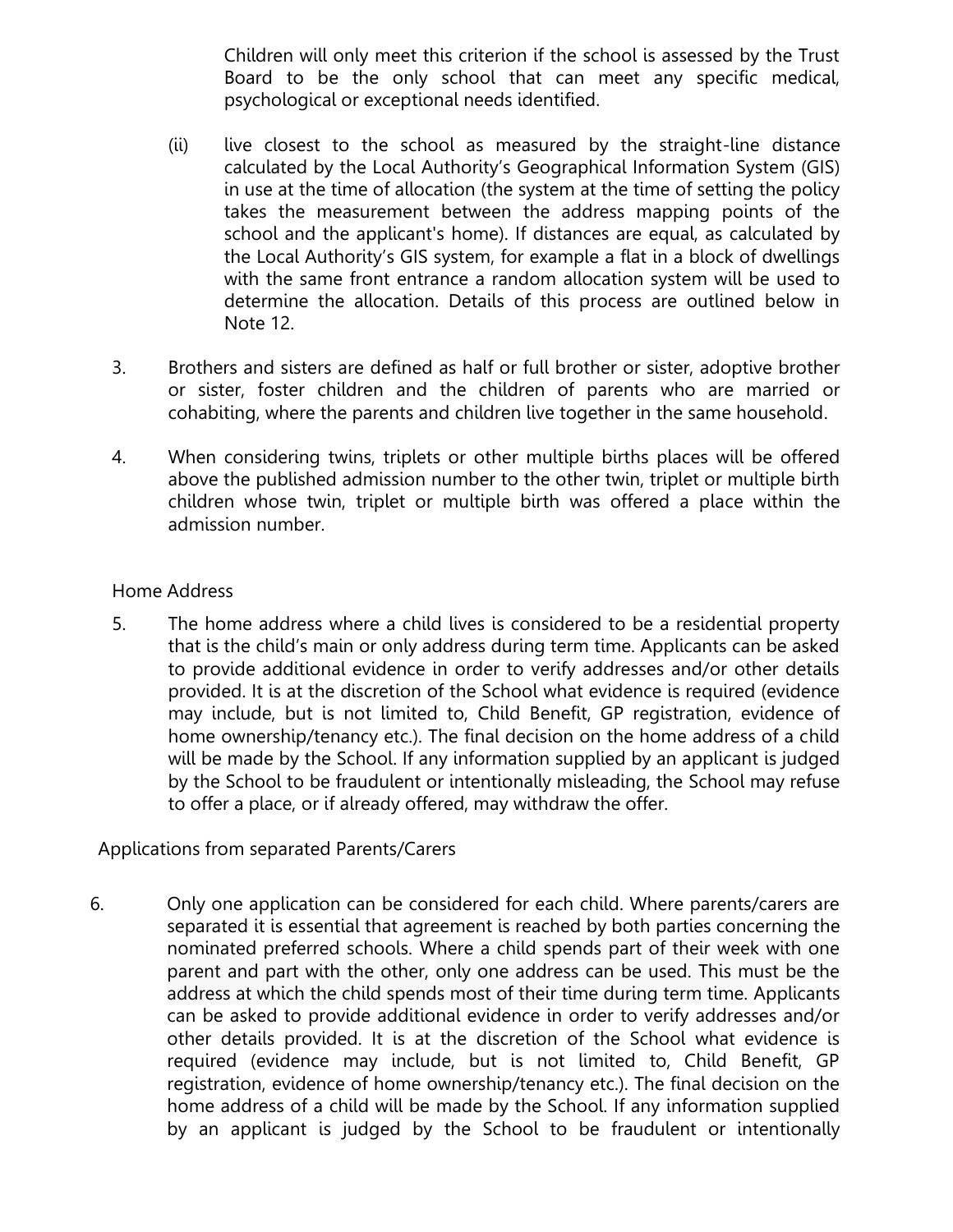misleading, the School may refuse to offer a place, or if already offered, may withdraw the offer.

#### **Changes of address**

7. When applying for point of entry, the School will not accept a change of address once the National Closing Date has passed. The National Closing Date for point of entry year groups (Reception, Year 3 and Year 5) is 15 January 2023. This means if your moving date is after 15 January 2023, we will use your old address to categorise your application. You will need to tell us your new address so we can update your child's record. If you move house after you have submitted your application but before the National Closing Date, you **must** inform us **before** the 15 January 2023 to ensure your application is considered from your new address.

#### Waiting Lists

8. The Academy operates a formal waiting list for those refused a place. The waiting list is ranked according to the over-subscription criteria. Any places that do become available, if not required for a child with an Educational Health and Care Plan (EHCP) or one who is required to be admitted through an In-year Fair Access Protocol, are allocated in accordance with these criteria. The waiting list does not give priority either to those that have been on the list longest or to those that applied after the closing date.

Waiting lists for all year groups will cease at the end of the academic year 2023/24. Applicants will be required to re-apply (from June 2024) for admission if they wish to continue to be considered for a place. Please note the School may review waiting lists on a regular basis at the end of each term or when a place becomes available at a school.

9. Total Admission number for Reception Year 2023-24 is 120 pupils. Total Admission for Pre-School is 70 pupils.

### Co-ordination between Admission Authorities

- 10. All schools in Bournemouth, Christchurch and Poole together with the Local Authority have, in accordance with statutory requirements, agreed to coordinate the main entry admission and transfer process.
- 11. BCP Council in partnership with it's schools, operate an In Year Fair Access Protocol in according with the School Admissions Code. The Protocol is reviewed on a regular basis.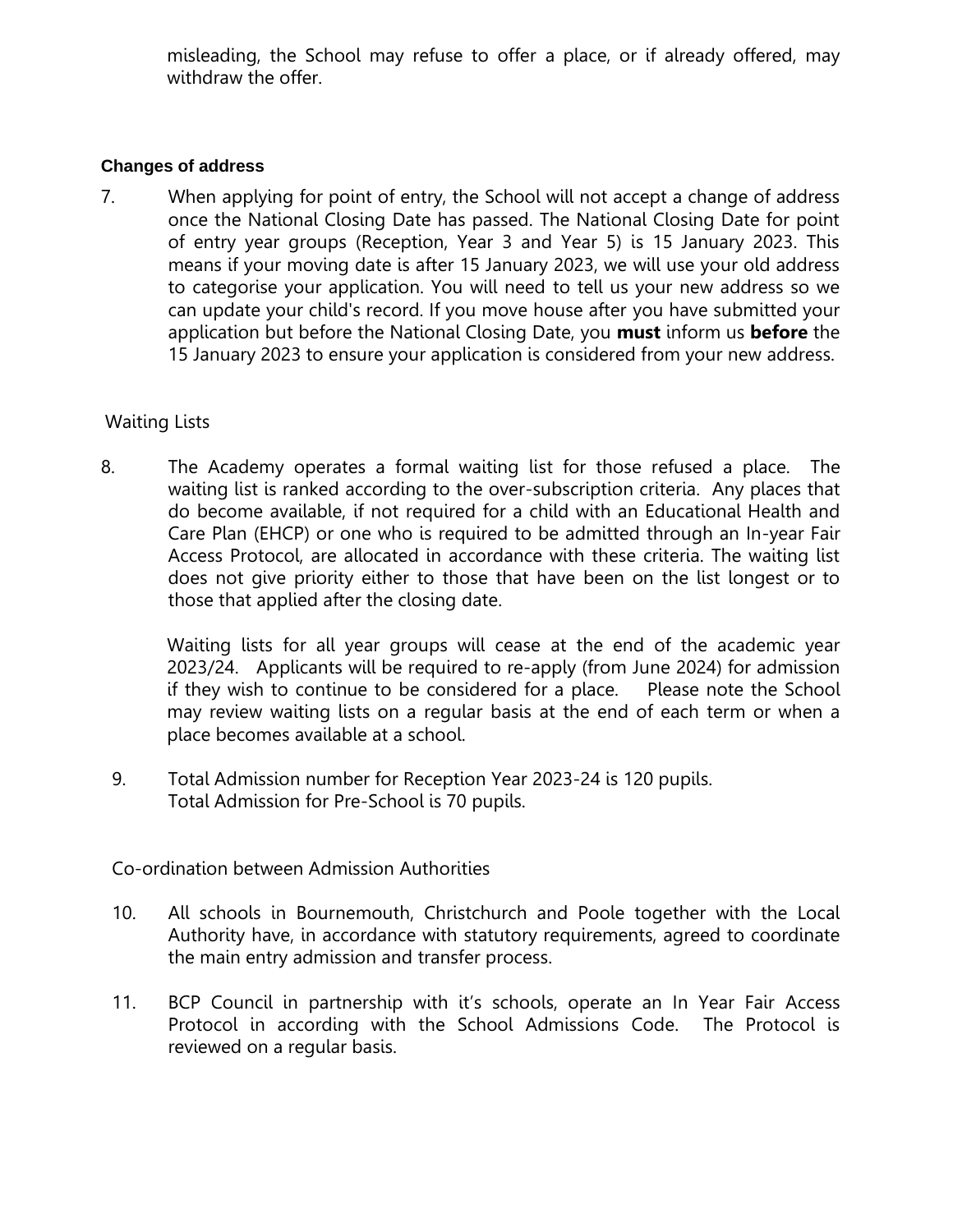#### Final Tie-Break Allocation Process

12. If there are insufficient places to accommodate all applicants and after using all tie break criteria applicants for the final place(s) cannot be split the remaining place(s) will be allocated using a random allocation process. The process will be electronically administered through the IT providers in use at the time. At the time of setting this policy the providers are Synergy.

#### School Admission Appeals

13. Appellants do not have the right to a second appeal in respect of the same school for the same academic year unless, in exceptional circumstances, the admission authority has accepted a second application from the appellant because of a significant and material change in the circumstances of the parent, child or school but still refused admission.

Withdrawal of an offer of a place

14. The School may withdraw an offer of a school place where a parent fails to respond to an offer within a reasonable timescale or where the place was offered on the basis of a fraudulent or intentionally misleading application, or where the place has been offered in error.

Changes to the admission policy, number of available places and catchment areas

15. Where additional places or a school closure or amalgamation is proposed or implemented after the setting of these admission arrangements a change may be required to be made to the policy, admission number or related catchment areas. Application will be made to alter the arrangements to the Secretary of State where necessary.

Admission of children outside their normal age group

16. The policy in regard to consideration of requests from parents for delayed and different year group entry is attached. The procedure for consideration of these requests is set down within the policy.

### **For Pre-School Admissions only:**

17. All pre-school children are entitled to 15 hours funded childcare the term after they turn 3. They can start as soon as they turn 3 if you would like to pay for sessions. Some families will be entitled to up to 30 hours of funded childcare. To see if you are eligible, please visit: [https://www.gov.uk/get-tax-free](https://www.gov.uk/get-tax-free-childcare)[childcare.](https://www.gov.uk/get-tax-free-childcare)